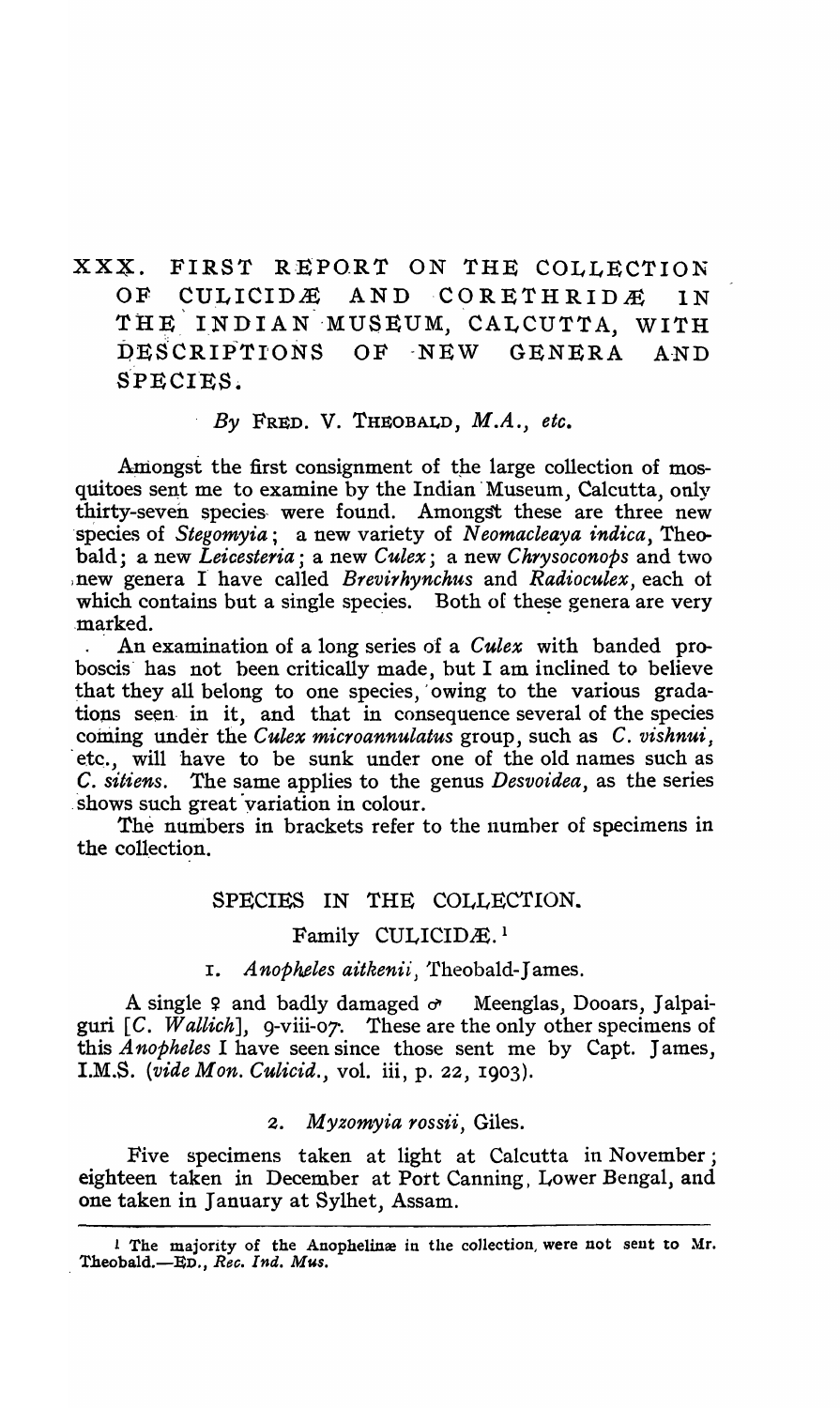3. N *'YssOfhynchus fUliginosus,* Giles.

Calcutta, two taken in November and, one at light in December.

*4. Myzorhynchus barbirostris,* Van der.Wtilp.

Calcutta, one female in December.

*5. Myzorhynchus fJanus,* Walker.

Calcutta, one in October, twenty-one in November and ten in December; Port Canning, Lower Bengal.

6. *Toxorhynchites immisericors,* Walker.

Aijal (3,600 ft.), Lushai Hills, Assam,  $9$ , 24-iv-04.

• 7. M *uc·idus scataphagoides,* Theobald.

Bauria, Bengal [D. A. Tyrie], 17-viii-07 (one 9); Damukdia Ghat, E. Bengal,  $22$ -viii-07 (one  $9$ ).

*\*8. Stegomyia tripunctata,* sp. nov.'

Head black with three silvery white spots, one median in front and one on each side, proboscis and palpi black.

Thorax black with dull bronzy scales; prothoracic lobes white scaled.

Abdomen black with basal lateral white spots which meet on the dorsum on the 5th and 6th segments to form basal bands.

Legs black, unbanded.

Figure 2.1 Head black, clothed with flat black scales except for a snowy white area in front between the eyes, and a patch on each side of somewhat less shiny hue, chætæ black, two projecting forwards between the eyes, two curving downwards over the basal segments of the antennee; eyes coppery and golden; clypeus brown, shiny; proboscis thin and black; palpi short, black scaled and with black chætæ; antennæ dark brown, verticillate areas pale, base of second segment testaceous, basal segment black, shiny, with some small curved black chætæ.

Thorax shiny black, with rather large narrow-curved bronzy' scales and some paler areas here and there, prothoracic lobes covered with fiat silvery white scales, scutellum testaceous' with flat black scales, metanotum black, pleuræ black with silvery white flat scales forming a long patch and two spots.

Abdomen narrow, black scaled, with basal white lateral patches, which meet on the fifth and sixth segments to form basal white bands, border-bristles small and pale.

Legs deep brown with bronzy reflections, venter of femora and cox $x$  pale; ungues small, equal and simple.

Wings with dense brown scales, almost *T aniorhynchus*-like in form, first submarginal cell much longer, but scarcely narrower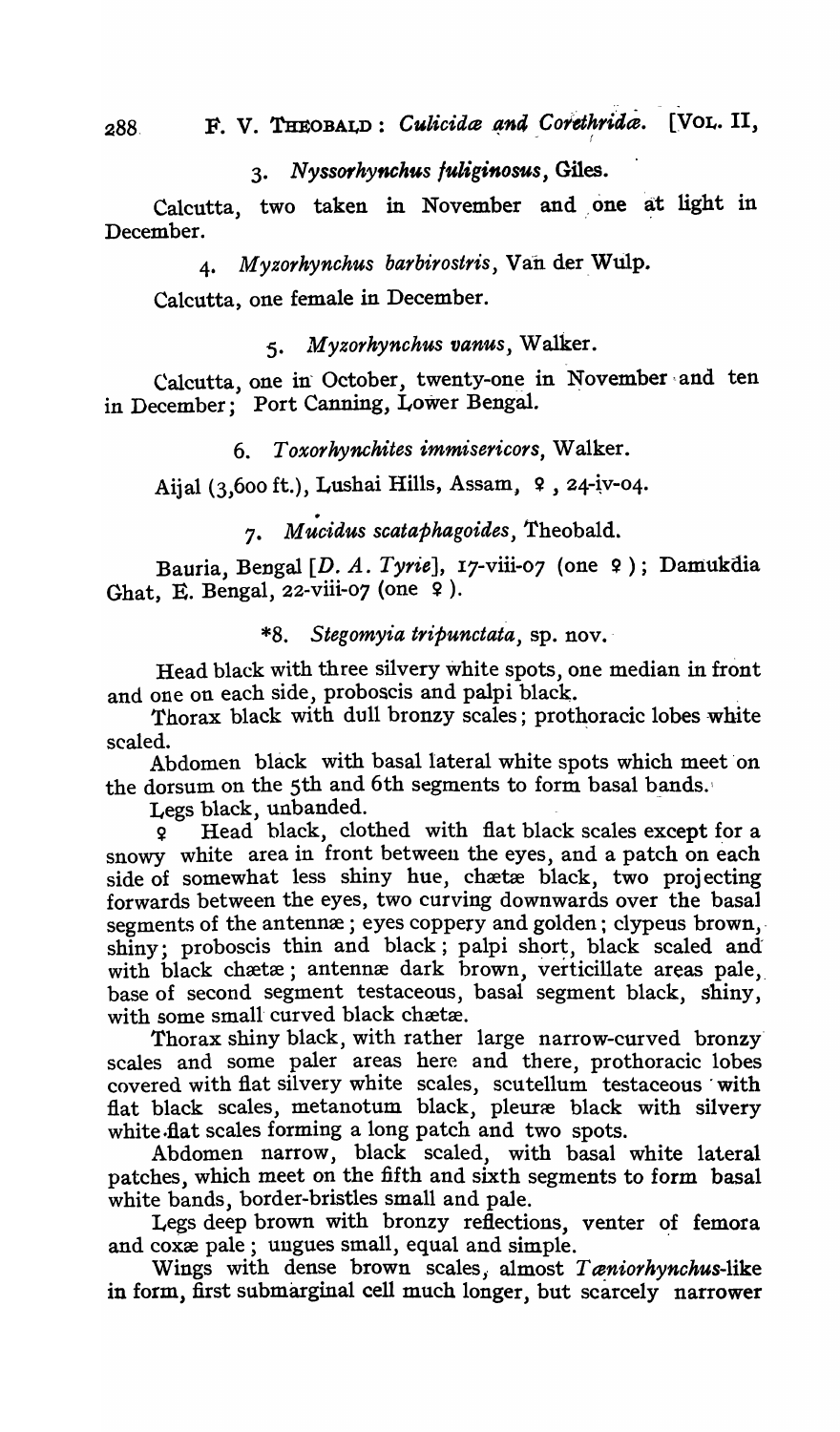1908.]

than the second posterior cell, its base much nearer the base of the wing than that of the second posterior, its stem not quite a, fourth of the length of the cell, stem of the second posterior about two-thirds the length of the cell, posterior cross-vein slightly more than its own length distant from the mid.

*Length,* 3 min.

Habitat, Lushai Hills, Assam [E. C. *Macleod*].

*Observations.*—Described from two females. It comes very near- *Stegomyia amesii,* Ludlow, but can at once be told by having a large white spot in the middle of the front of the head. One specimen shows some pallid scales on the mid lobe of the scutellum and the white lateral spots do not form bands at all.

# *\*9. Stegomyia albolateralis,* sp. nov.

Thorax blackish hrown with a broad silvery white patch on each side in front.

Abdomen black with basal white lateral spots and traces of basal bandings on the apical segments.

Legs and proboscis deep blackish brown, unbanded.

q Head clothed with flat dark brown scales, a few grey ones around the eyes and creamy ones at the sides, clypeus black, nude, with a distinct short pointed process on each side, palpi and proboscis deep brown to black, antennæ deep brown.

Thorax black with narrow-curved bronzy scales except at the sides in front where they are silvery white forming two rectangular shoulder-patches, and a few of the same coloured scales pass around the front of the thorax next the head, and there are a few 'dull creamy ones scattered about before the scutellum and traces of a short pale-scaled line on each side; the scales behind are larger than those in front, chætæ black in front, dull golden over the roots of the wings, scutellum black with flat black scales and golden brown border-bristles, metanotum shiny and black; prothoracic lobes with flat shiny white scales, pleuræ with spots of flat silvery white scales.

Abdomen black with basal lateral silvery white spots which may spread upwards so as to form indistinct basal white bands on the last one or two apical segments, venter with broad basal white bands.

Legs blackish brown, unbanded, coxxe and venter of fore and mid fembra pale, the former with silvery white scales, hind femora pale creamy white for about two-thirds of their length, fore and mid Ungues equal and uniserrate.

Wings with fork-cells of moderate length, the first submarginal a little longer, but scarcely narrower than the second posterior cell, its base about level with that of the latter, its stem a little more than half the length of the cell, stem of the second posterior cell more than two-thirds the length of the cell, posterior cross- 'vein sloping towards the apex of the wing, about twice its own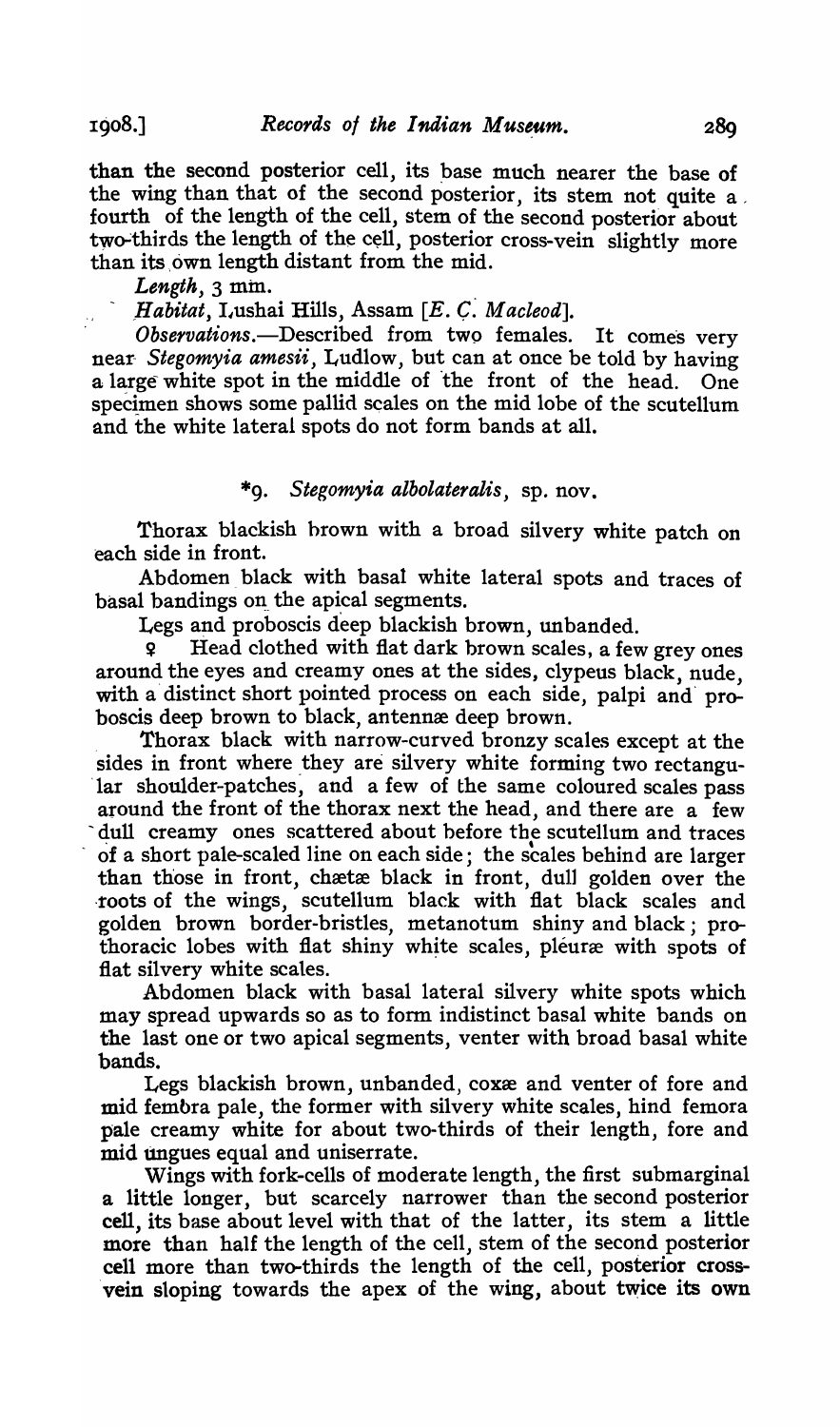length distant from the mid. Lateral vein-scales long and thin, especially on the third vein.

*Habitat* Sylhet, Assam [Major Hall], and Lungleh, Lushai Hills, Assam.

*Time of capture* July at Lungleh, September at Sylhet.

*Observations.*-Described from five  $9 \quad 1$  It is a very marked *Stegomyia*, easily told by the thoracic adornment. One of the specimens shows some additional prominent adornment on the back of the thorax beforethe scutellum and a dull creamy patch of scales just behind the root of the wings.

The specimen from Lungleh was taken in a bungalow.

# *\*10. Stegomyia assamensis,* sp. nov.

Thorax deep brown, a white-scaled area in front less than onefourth the area of the mesothorax, and a small scaled patch in front of the root of each wing.

Abdomen deep brown, unbanded, with basal lateral white spots, the scales raggedly arranged below. Legs brown, a pale spot near apex of fore and mid tibiæ, a basal pale band to mid metatarsi, hind femora" pale, except for a brown band in the middle, base and apex of metatarsi white, base of first hind tarsal white. Proboscis deep brown.

9' Head black, clothed with fiat black scales. and some' white ones in the middle, a narrow line around the eyes and at the sides, and short thick black chaetae in front projecting forwards and inwards over the eyes, which are large and silvery; palpi black scaled, traces of some paler scales apically; proboscis black; antennæ dark brown, basal segment with grey tomentum.

Thorax shiny black, clothed with bronzy brown narrow-curved scales, except for a small area in front which has pale creamy white scales and a small white-scaled area on each side in front of the roots of the wings passing up on to the mesonotum some short distance, and a small patch of pale scales in front of the bare space before the scutellum; chætæ black to dark brown; scutellum testaceous with flat dusky scales and rich brown border-bristles; pleuræ rich brown with silvery white puncta.

Abdomen deep brown, unbanded, with basal lateral white spots and rather long dusky border-bristles; venter black with basal white bands} the scales long and out-standing, giving a ragged appearance.

Legs brown and banded; fore and mid legs with the femora pale at the base and below, the tibixe with a creamy area before the apex which is black,—this is most marked in the fore pair; the rest of fore legs unbanded, but in the mid the metatarsus has a pale basal band; femora of the hind legs pale, creamy with a broad dark band on the apical half, base and apex of the metatarsus with a pale band, also the base of the first tarsal, remainder dark; fore and mid ungues equal and uniserrate, the hind equal and simple.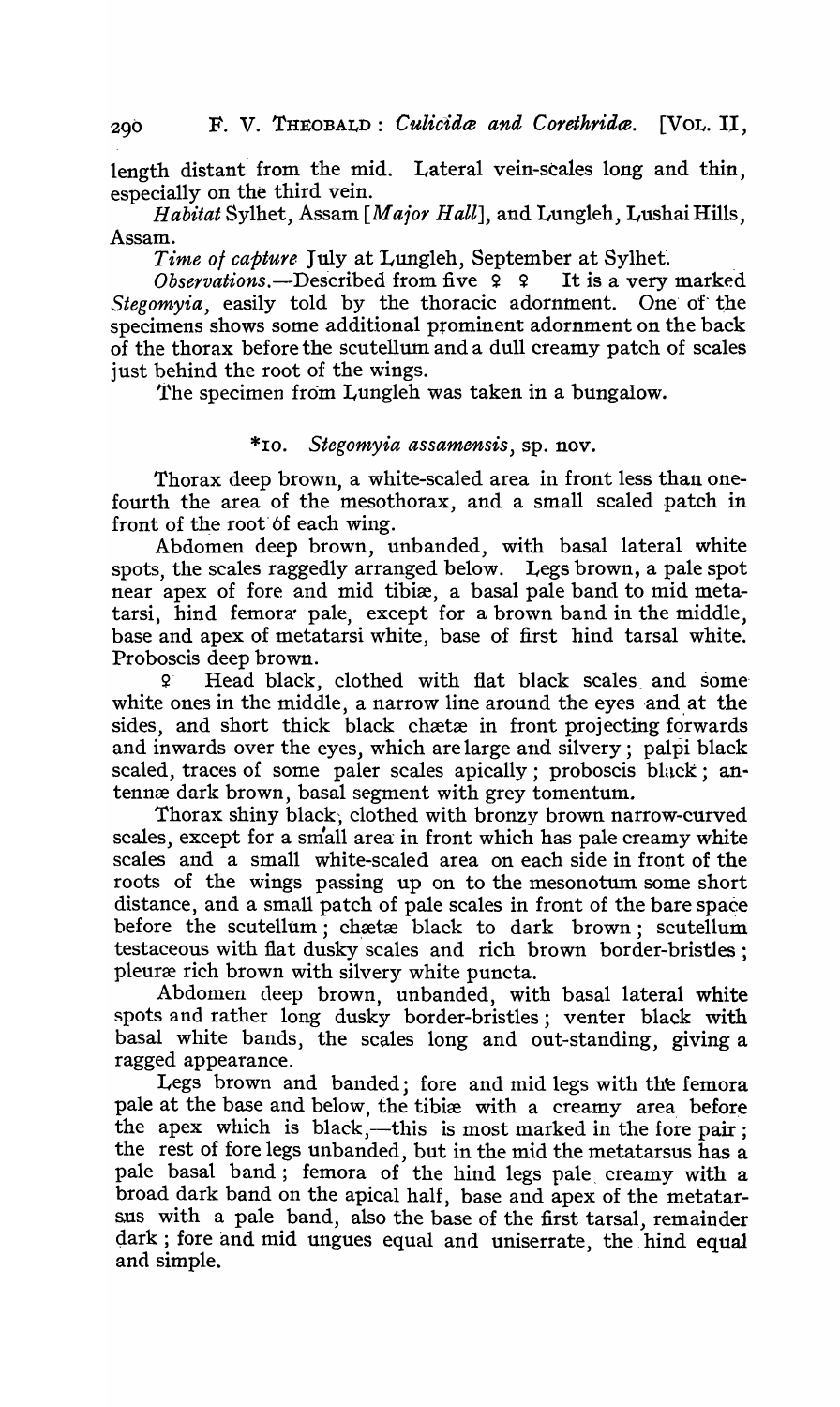1908.]

Wings with brown scales, the lateral ones dense and rather flattened; fork-cells short, the first a little longer and narrower than the second, its base very slightly nearer the base of the wing than that of the second posterior; its stem not quite as long as the cell, stem of the posterior as long as the cell; supernumerary and mid cross-veins in a straight line, posterior cross-vein about two-and-a-half times its own length distant from the mid.

*Length* 4.5 mm.

*l! a bit at* Sylhet, Assam *"[Major Hall].* 

*Time of capture* April (13-iv-05).

*Observations.*—Described from a single  $\varphi$  The adornment of the thorax and legs will at once separate it from others of this genus. It presents certain aberrations which, however, are not sufficient<sub>1</sub> to separate it on one-sex characters alone from *Stegomyia.* These characters are the long raggedly arranged ventral scales, the somewhat longer palpi and the somewhat broader wingscales; these differences are, however, more of size than of structure.

# 11. *Stegomyia scutellaris,* Walker.

Calcutta, July (3), August (33), September (II), October (S), common during the hot weather and the rains, disappearing in winter, active by day [N. *Annandale*]; Sylhet, Assam [Major *Hall],* April (17) ; Lushai Hills, Assam [E. C. *Macteod],* May (2), June (II), July (2Q); Manipur [C. A. *Gourlay],* July (1); Katihar, Purneah District, N. Bengal [C~ A. *Paiva],* October.

#### I2. *Stegomyia lasciata,* Fabricius.

Calcutta, May (2), July (3), August (I), September (4), October (4); Lucknow, November (I); Purneah, N. Bengal  $[C, A.$ *Paiva],* August (r); Lushai Hills, 'Assam *[E. "C. Macleod]* (? damaged); Bhim Tal, Kumaon, 4,500 ft., September [N. Annandale].

#### 1~. *H ulecmteomyia, pseudotceniata,* Giles.

Lungleh (?), hatched 29-vii-04 (two  $9$   $9$  and three  $\sigma \sigma$ ). Very large specimens  $5$  to  $5.5$  mm.

# \*r4- *Neomacleaya indica,* Theobald, var. *si1nplex,* var. nov:

Very similar to the type, but the 'abdomen has only the median lateral white spots, no trace of banding, and the first submarginal cell is longer than the second posterior cell. The other characters all very similar.

*Habitat* Sylhet, *Assam-[M ajor Hall]. Time of capture* June (a single  $9$ ).

#### *\*15', Leicesteria apicalis,* sp. nov.

Thorax rich brown with a creamy yellow line around the front and sides; pleuræ rich brown with pale spots. Palpi and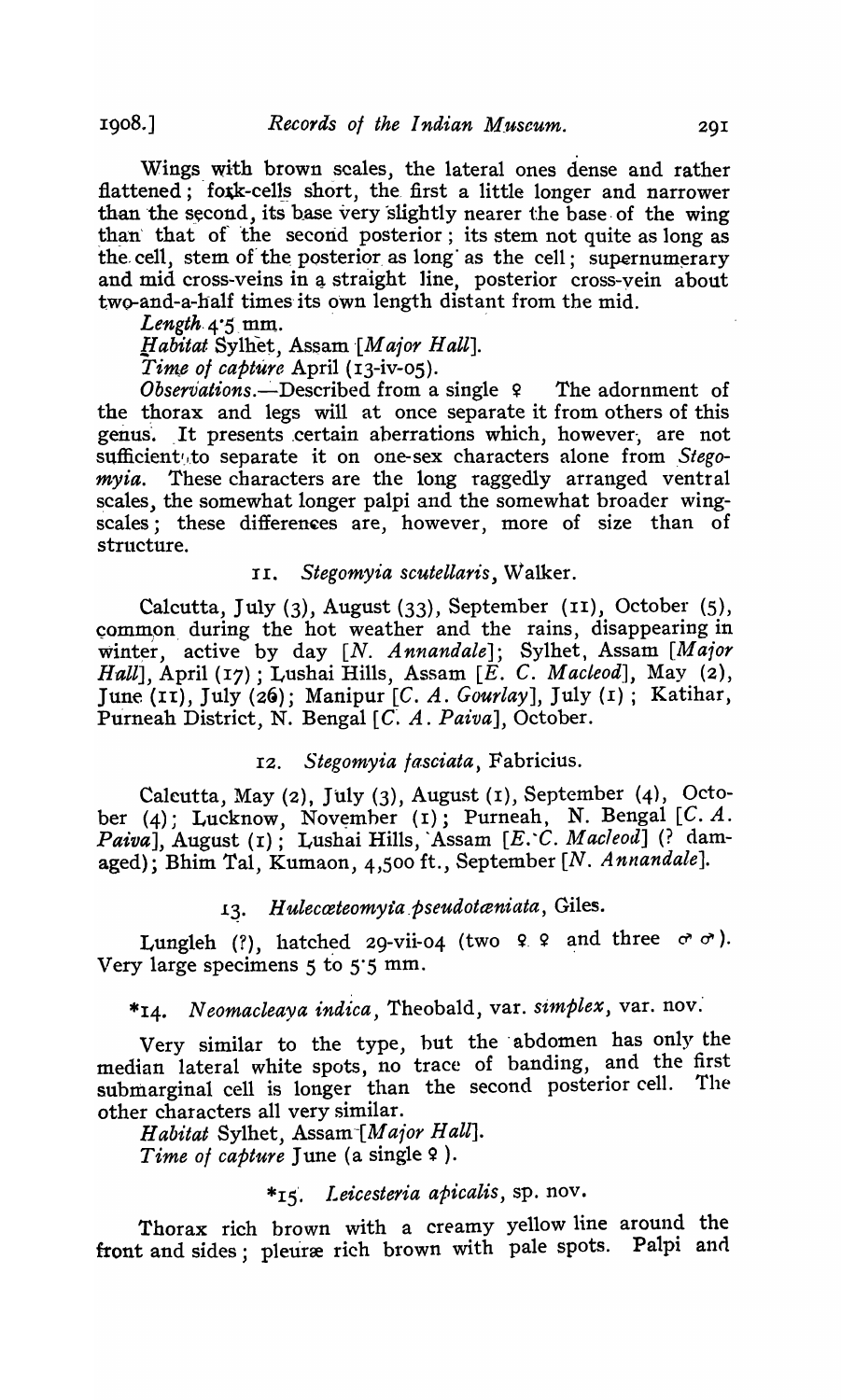proboscis blackish, the former about half the length of the latter.

Abdomen deep blackish brown- with apical yellow semicircular dorsal patches and white lateral spots which swell out apically.

Legs brown, with traces of narrow pale basal banding.

Head clothed with brownish flat scales and paler upright forked scales behind and with creamy spindle-shaped scales placed at right angles to the others around the eyes, palpi and proboscis blackish brown, the former very nearly half the length of the proboscis, this with dense scales at the base; antennae brown, the basal segment large with bright ochraceous scales.

Thorax shiny black with narrow-curved bronzy and dull ochreous scales with a well-defined area of creamy yellow scales around the front and sides; chætæ pale golden brown, especially over the roots of the wings where they are somewhat darker; scutellum testaceous with fiat dusky brown and a few dull ochreous scales; metanotum nude, chestnut-brown with a grey sheen in places; pleuræ brown to yellowish brown with numerous patches of small flat ochreous scales.

Abdomen dusky black, each segment with a median apical semicircular yellow patch, and with a lateral snowy white mark which expands apically; hairs and border-bristles golden; venter pale ochreous.

Legs deep brown, banded, femora pale at the base and beneath; traces of pale knee-spots; fore legs with small yellowish bands at the tibio-metatarsal joint, and at the junction of the first tarsal and metatarsal and apex of the first tarsal; in the mid legs the bands are more confined to the base of the segments and occur on the second tarsal also, in the hind legs extending to the other two segments; pale hairs on the tibiæ.

Wings with rather short fork-cells; the first a little longer and narrower than the second, its base a little nearer the apex of the wing, its stem about two-thirds the length of the cell; stem of the second posterior cell nearly as long as the cell; posterior crossvein about one-and-a-half times its own length from the mid; scales dense on the apical areas of the veins.

*Length* 5 mm.

*d'* Palpi long and thin, acuminate, no hair-tufts; longer than proboscis by about the last segment, brown with three pale yellow bands, the last two involving both sides of the segments; antennæ loosely plumose, plume-hairs brown, segments mostly pallid except where the verticillate hairs unite and on the long apical segments; fore and mid ungues unequal, uniserrate.

*Length* 5 mm.

*Habitat* Lushai Hills, Assam *[E.* C. *Macleod],* I,500 ft.

*Time of capture* May.

*Observations.*-Described from two ? ? and one  $\sigma$  Two hatched from larvæ and one caught  $1,500$  ft.

Closely allied to *Leicesteria longipalpis*, but easily distinguished by the apical abdominal yellow marks.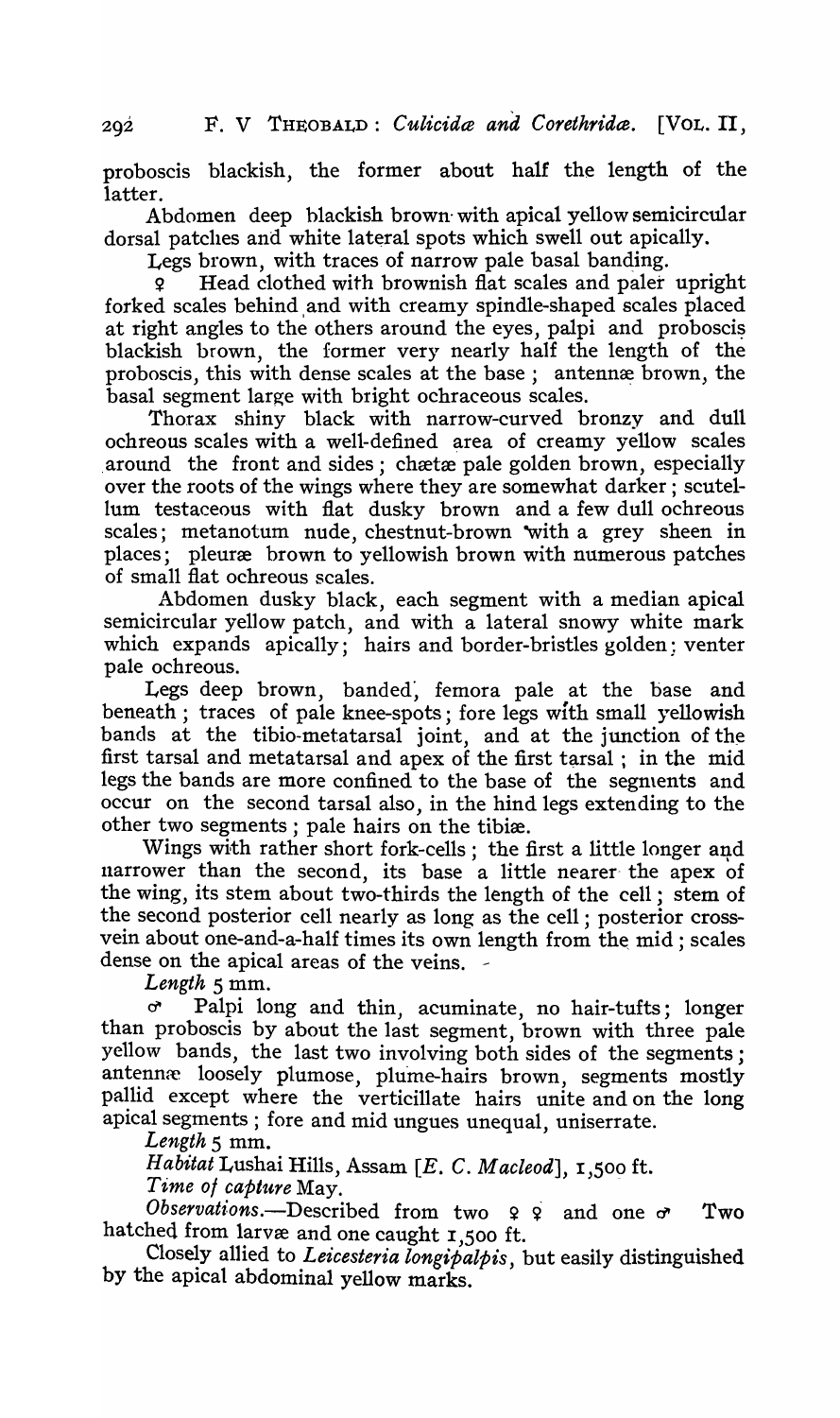# r6. *Desvoidea obturbans,* Walker.

Sylhet [Major Hall] and Lushai Hills [E. C. Macleod], Assam. Four specimens of typical form.

# 16a. *Desvoidea obturbans*, Walker, var. *fusca*, Theob.

Sylhet, Assam [Major Hall], March (2), April (5), May (3), June (2); Lushai Hills, Assam | E. C. *Macleod*], August (II); Calcutta, May (2), August (34), at light, September, October: November and December.

#### 16b. Desvoidea obturbans, Walker, variegated-scutellum variety.

Sylhet, Assam, January (2), May (12), June (3); Calcutta, May (I), August (4), September (I), October (r); Lushai Hills, Assam, Jilly (2) ; Manipur, August (I), in bungalow.

NOTE.-All variations in colour between the true *obturbans* of Walker and the *fusca* of Theobald seen in these specimens, and hence the latter species is sunk as a variety.

#### \*Genus BREVIRHYNCHUS, gen. nov.

Head clothed with flat scales, also the scutellum, the latter large.

Thorax with narrow-curved scales at the edges of the mesonotum; prothoracic lobes and pleuræ with flat scales. Proboscis of <sup>~</sup>short, thick, about one-third of the length of the whole insect, curved twice; of the male thinner and slightly longer in proportion, palpi of the  $\varphi$  two-thirds the length of the proboscis, apparently of two segments, the apical one long; palpi of the  $\sigma$  longer than the proboscis, acuminate, no hair-tufts, of four segments, the two last nearly equal.

Wings with dense scales, some *Taniorhynchus-like*. Fore ungues of -male unequal, the larger uniserrate; mid equal and uniserrate.

A very distinct genus easily told by the short, thick sinuous proboscis of the  $\varphi$ , and the relatively long palpi as well as the squamose structure of the thorax with its flat lateral scales. The mid ungues of the  $\sigma$  being equal is also characteristic.

# *\*17- Brevirhynchus magnus,* sp. nov.

Thorax rich brown in the middle with white border all around the front and sides, pleuræ densely white scaled; head black, white around the edge and in the middle, the short thick proboscis black; the palpi black, nearly as long as the proboscis.

Abdomen black with basal median yellow patches, snowy white triangular lateral spots. The base of the triangles towards the posterior ,borders of the segments, but a black line of scales between the fifth, sixth, and seventh spots yellow at the base, venter with broad yellow basal bands, narrow black apical ones.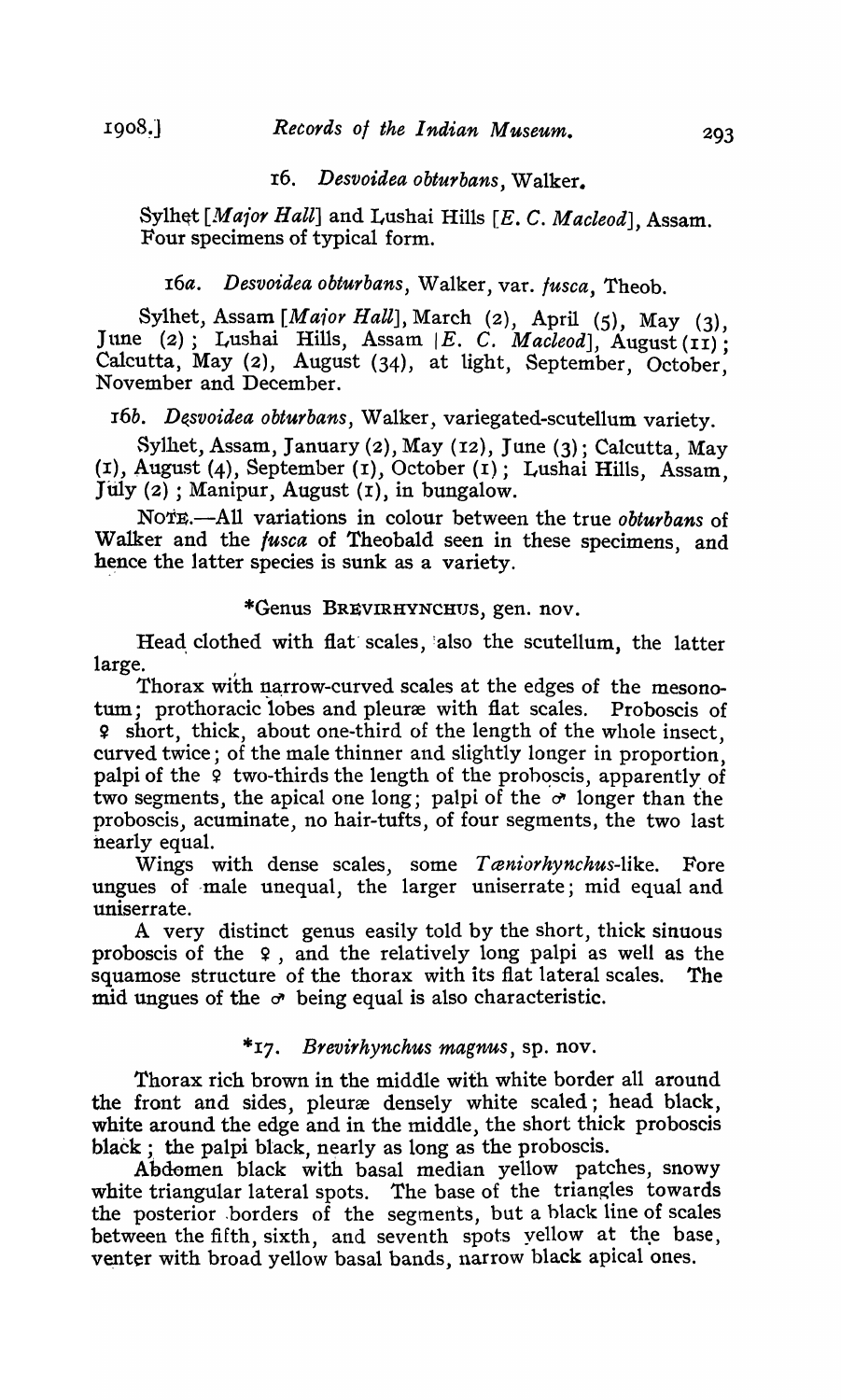Legs blackish with faint traces of banding. Male palpi long and thin, acuminate.

Head clothed with rather large flat dusky black scales, creamy white ones at the sides, and some black ones below them and then white again, a narrow band passing around the eyes and some pale ones in the middle; some long golden brown chaetae projecting forwards; proboscis short, thick, swelling apically (but actual apex acuminate), twice curved, jet black, hairy; palpi long and thin, about two-thirds the length of the proboscis, the apical segment very long, black, some pale scales below at the apex and traces of others below at the base of the long segment; antennæ brown, basal segment with some flat pale scales.

Thorax shiny black clothed with long thin narrow-curved bronzy brown scales, becoming broader behind, and with large narrow-curved white scales in front and the sides, forming a white border around the brown central area; toward the roots of the wings the white area is composed of large white flat scales, and some occur elsewhere passing on to the densely flat white-scaled pleuræ, which also bear a median patch of flat black scales; prothoracic lobes covered with flat white scales; chætæ scanty, a patch of golden brown mnch curved ones, in front of the roots of- the wings, rather short; scutellum with fiat dusky scales and some paler ones, scales large; metanotum nude, deep brown except at the apex where it is reddish testaceous. .

Abdomen blackish, here and there the testaceous integument shines through the scales, first two segments plain, third to eighth with basal yellow scales, the third to fifth with median semi-circular patches, the others with yellow basal bands, very broad on the last two segments, laterally are large snowy white triangular patches, the bases of the triangles towards the apices of the segments, but cut off from them by narrow apical black-scaled lines, the corners of the triangles show on the dorsum as white spots, from the third to the seventh segments as almost apical spots; border-bristles dusky, on the last five segments the white lateral spots are yellow at the base.

Legs thick, black, paler below, white knee-spots and traces of minute pale basal banding; chætæ on the femora and tibiæ golden; fore and mid ungues simple, minutely uniserrate.

Wing-scales dense, brown, a few pale ones near the base broad and almost *Taniorhynchus*-like in places, first submarginal cell longer and narrower than the second posterior cell, its base nearly level with that of the latter, its stem just a little longer than half the length of the cell, stem of the second posterior cell not quite two-thirds the length of the cell; posterior cross-vein sloping towards the base of the wing, twice its own length distant from the mid; the third long vein carried on as a very distinct pseudovein to the base of the wing.

*'Length* 6 mm.

*d'.,* Head, thorax and abdomen much like the ~ , but the flat white scales at the sides of the thorax more numerous and the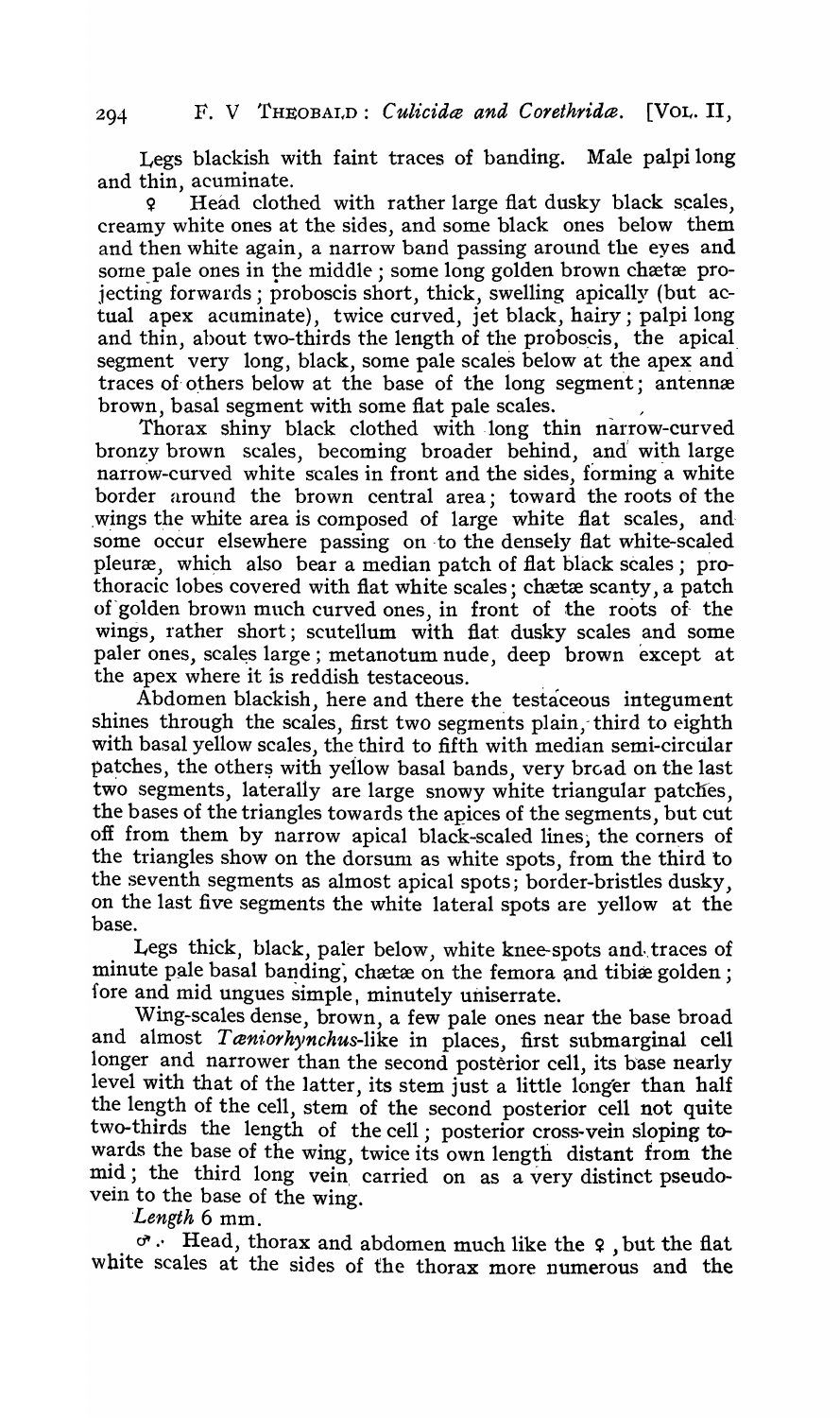scutellum has many pale scales, the lateral lobes having them very dense, black at the base, yellow at the apex. Antennæ plumose, with flaxen brown plume-hairs, palest at their base, proboscis rather short, but not so thick as in the female; palpi thin, acuminate, of four segments, the last two nearly equal, dark brown with a basal pale band to the segments; on hair-tufts, one or two large chætæ.

Legs as in the female, the narrow basal banding rather more distinct, fore ungues very unequal, the larger with a large tooth, the smaller thin and apparently simple, mid ungues equal and uniserrate, hind absent.

*Length* 6 mm.

*Habitat* Sylhet, Assam *[Maior Hall].* 

*-Time 01 capture* May.

*Observations.*—Described from a  $\sigma$  and  $\Omega$  A most marked and beautiful species easily told by the quaint proboscis and abdominal markings. The hind ungues of the male absent.

#### \*Genus RADIOCULEX, gen. nov.

Head clothed with small flat scales and a group of upright forked ones behind. Palpi of female thin, longer than in *Culex*, of the male long, longer than the proboscis, composed of two segments, the apical one short and clavate, with thorn-like chaetae; proboscis curved and swollen apically, shorter than the body; antennæ of female pilose, of male densely plumose.

Thorax and scutellum with narrow-curved scales, metanotum nude; blunt curved chætæ project over the head.

Male genitalia with normal narrow claspers. Fork-cells small; the marginal cell of peculiar form in both sexes, swollen out in the middle, contracted near apex of wing and widening again at the apex; scales large, median vein-scales single, small and spatulate.

A very distinct genns with shiny integument, especially on the thorax, and easily told by the curious marginal cell and male palpi.

\*18. Radioculex *clavipalpus*, sp. nov.

Head brown and. grey, proboscis deep brown, curved, unbanded,.

Thorax deep shiny brown, yellow at the sides, pleuræ pallid.

Abdomen deep violet brown, the segments paler at their bases, but not banded, pale lateral basal spots.

Legs deep brown with narrow pale bands involving both sides of the joints, last hind tarsal pale.

Male antennæ with flaxen plume-hairs, palpi a little longer than proboscis, the apical segment large and swollen but short.

 $\overline{q}$  Head clothed with small flat scales all over of a pale ochreous grey, with brown and violet patches seen in certain lights, a large area of black upright forked scales in the middle behind,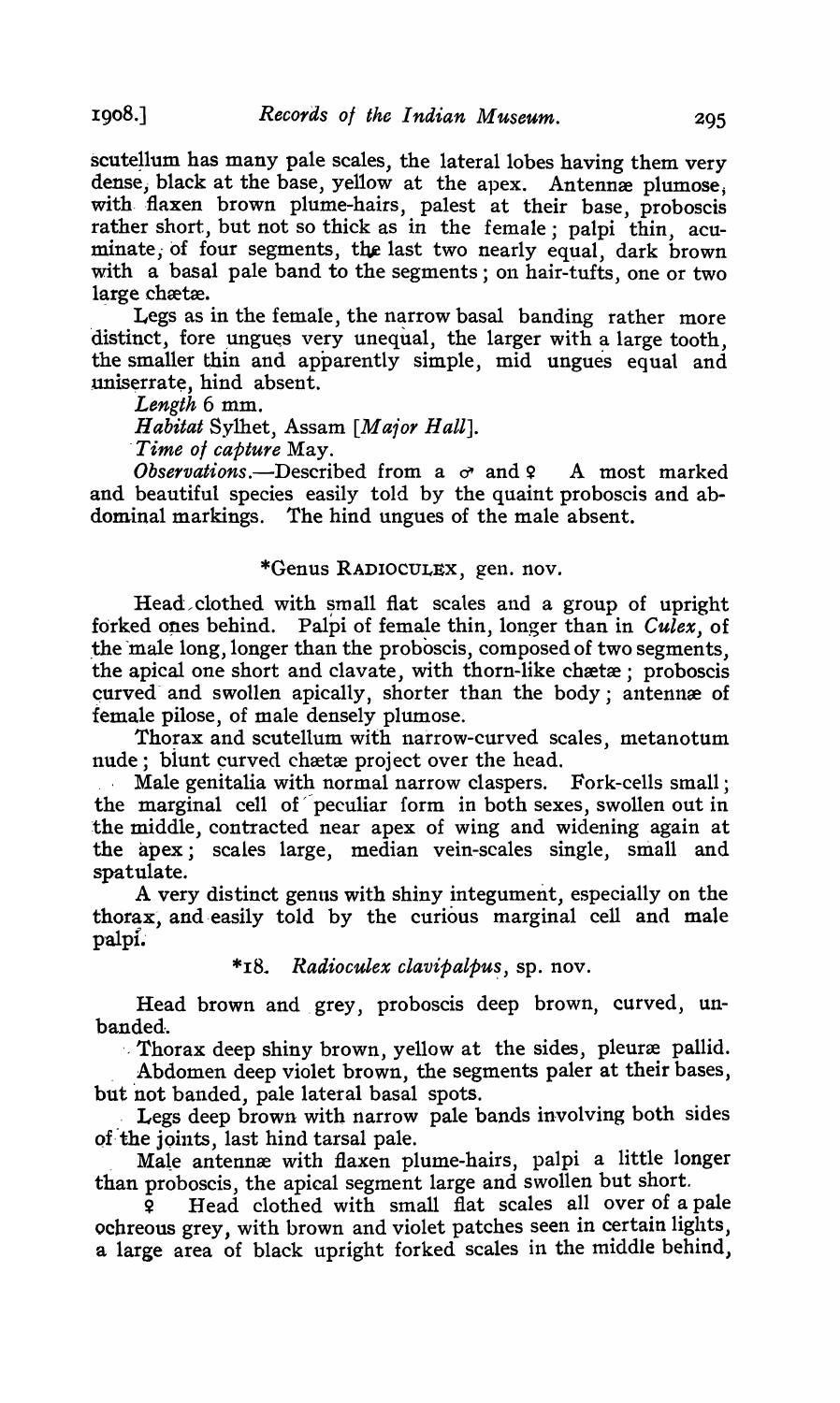with a distinct median division; palpi rather long and thin, clothed with brown scales and some violet ones and a few white ones at the apex; the pale testaceous ground-colour shows through here and there; clypeus shiny, deep brown, traces of a lateral process on each side, antennæ brown, testaceous at the base, hairs dark, proboscis deep brown, curved, not as long as the body.

Thorax black-and shiny in the middle, yellow at the sides, the junction of the two colours being abrupt, the median dark area has narrow-curved bronzy scales, the yellow areas have shiny narrowcurved golden scales, in front projecting over the head are tufts of black, blunt, thick, curved bristles of various lengths, over the roots of the wings and in front of them long golden chartae darkening at their apices; there are also a few pale creamy scales forming a more or less pronounced spot in front of the bare space in front of the scutellum, and an obscure line of the same on each side of it; scutellum blackish with narrow-curved bronzy scales and deep. brown border-bristles; metanotum blackish brown, nude; pleuræ pale ochreous.

Abdomen unbanded, clothed with small flat scales showing hrown and violet colours, with pale golden border-bristles giving a general false appearance of basal pale bands when examined with a lens; laterally the abdomen shows testaceous hues, and there are pale-scaled lateral marks running right down the segments.`

Legs with pallid coxæ, also base and venter of femora; rest dark brown; hind femora yellow at the apex, with five prominent chætæ along one side and smaller ones on the apex, etc.; a narrow pale band at the junction of the metatarsal and first tarsal segments, also first and second tarsals on the fore and mid legs, other segments dark brown; on the hind legs the banding is more pronounced and extends to all the joints, the last segment being almost white below; ungues all equal and simple.

Wings with short fork-cells, about the same length, but the submarginal narrower than the second posterior cell, its base a little nearer the apex of the wing, its stem about one-and-a-third times its length, stem of the second posterior cell a little longer than the cell; marginal cell swollen on the middle, narrowed apically and again expanded at the wing-apex ; posterior cross-vein slightly longer than the mid, not quite its own length distant from it; outer costal border spinose; median vein-scales single, small and spatulate; scales dense on subcostal and first long vein; lateral vein-scales on the apical areas of the second, third and fourth veins broad and fiat.

*Length* 3·5 to 4 mm.

d". Head, thorax, abdomen and legs as in the female. Antennæ with dense flaxen plume-hairs, almost golden at their base, flagellum banded; apical segments long, deep brown; proboscis bright ochreous, purple-brown at the apex, which is hairy; palpi longer than the proboscis, straight, of two segments, the apical one short and swollen, ochreous with ochreous scales and some violet ones, especially above and at the apices of the two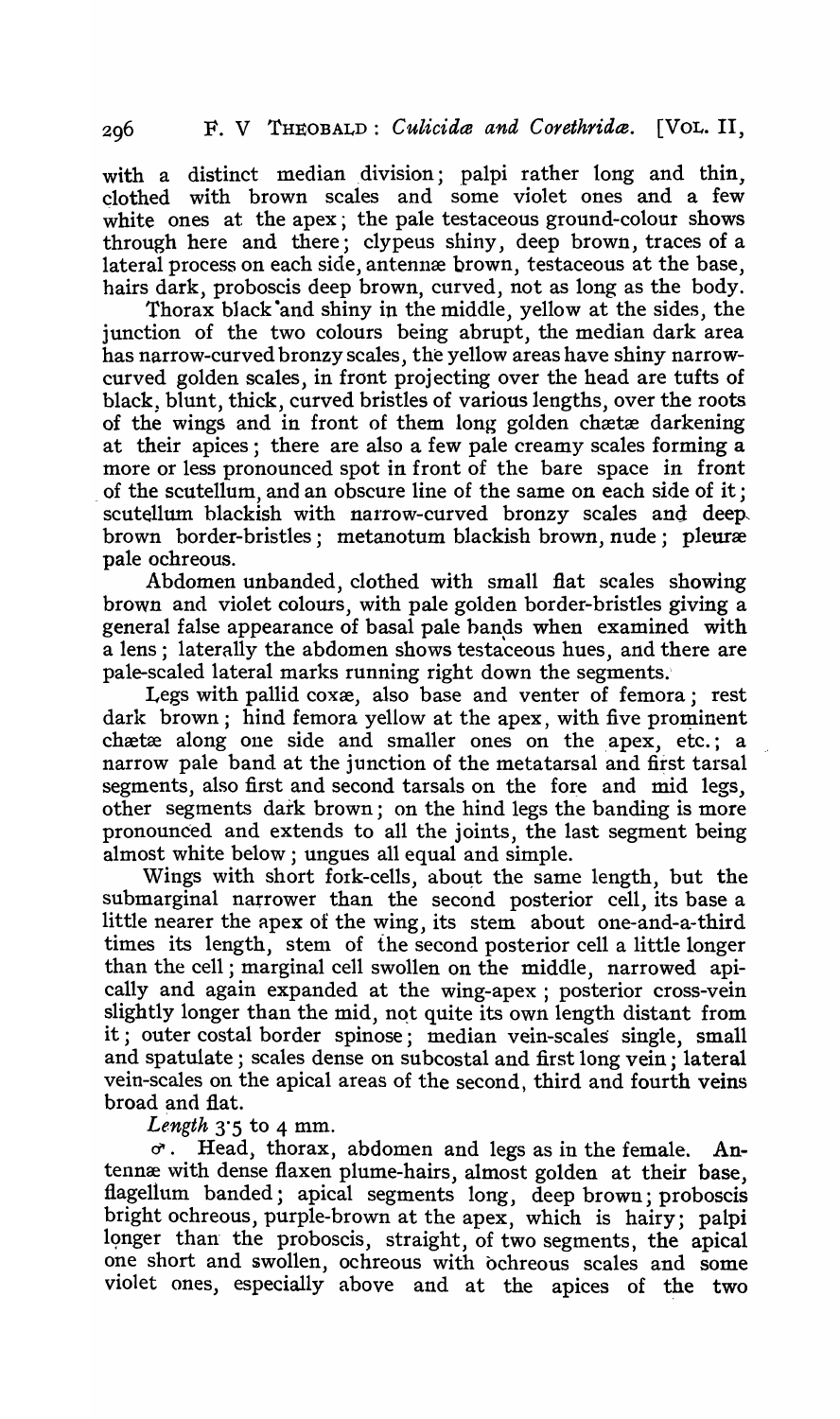segments, the last segment with dark stiff thorn-like chætæ. becoming small towards the apex. Ungues of the fore and mid legs, unequal, the fore with a small tooth at the base of the smaller one, a large tooth in the middle of the larger claw and a small spine-like tooth at its base, mid claws with two teeth on the larger claw; none on the smaller; hind claws equal and simple.

Wings with small fork-cel1s like the female; the submarginal only about half the width of the second posterior-cell, its stem about one-and-a-third times its length; stem of the second posterior also, about one-and-a-third times the length of the cell; the first long vein markedly bent in the middle and approaching the upper branch of the second, thus forming a very curious marginal cell; the posterior cross-vein is only half its own length distant from the mid.

*Length* 3'5 to 4 mm.

Habitat Calcutta; Berhampur, Murshidabad District, Bengal, 1-i-08 [R. E. *Lloyd*].

*Time 01 capture* November and December in Calcutta, and one in July, common in brushwood duringthe cold weather [N. *Annandale];* January at Berhampur.

*Observations.*—Described from a long series, some taken at light. The specimens show some variation in size and colour, but the marked black shiny thorax with the clear-cut yellow area on each side and the quaint marginal cel1 will at once identify it.

r9. *Pseudotheobaldia niveitceniata,* Theobald.

Theog, 8,000 ft., Simla Hills, 2-v-07 [N. *Annandale].* 

20. Banksiella luteolateralis, Theobald.

Sylhet, Assam *[Major Hall],* 23-xi-04 and x-04.

#### *21. Culex mimeticus,* Noe.

Lushai Hills, Assam [E. C. Macleod], I-vi-04, one 9.

## *22. Culex microannulatus,* Theobald.

Calcutta, July (7), August (71), September (II), October (4), November (21); Purneah, N. Bengal, August (8); Gopkuda Island, Lake Chilka, Ganjam, August (3); Sylhet, Assam, January (ro), February (5), April (1), May (1), November and December; between Bolpore and Rampore Raut, E. I. Railway, Bengal, in railway carriage, August (1).

# *23. Culex vishnui.,* Theobald.

Sylhet, Assam *[Major Hall]*, January and February; Port Canning, Lower Bengal, July (1); Gopkuda Island, Lake Chilka, Ganjam, August (I).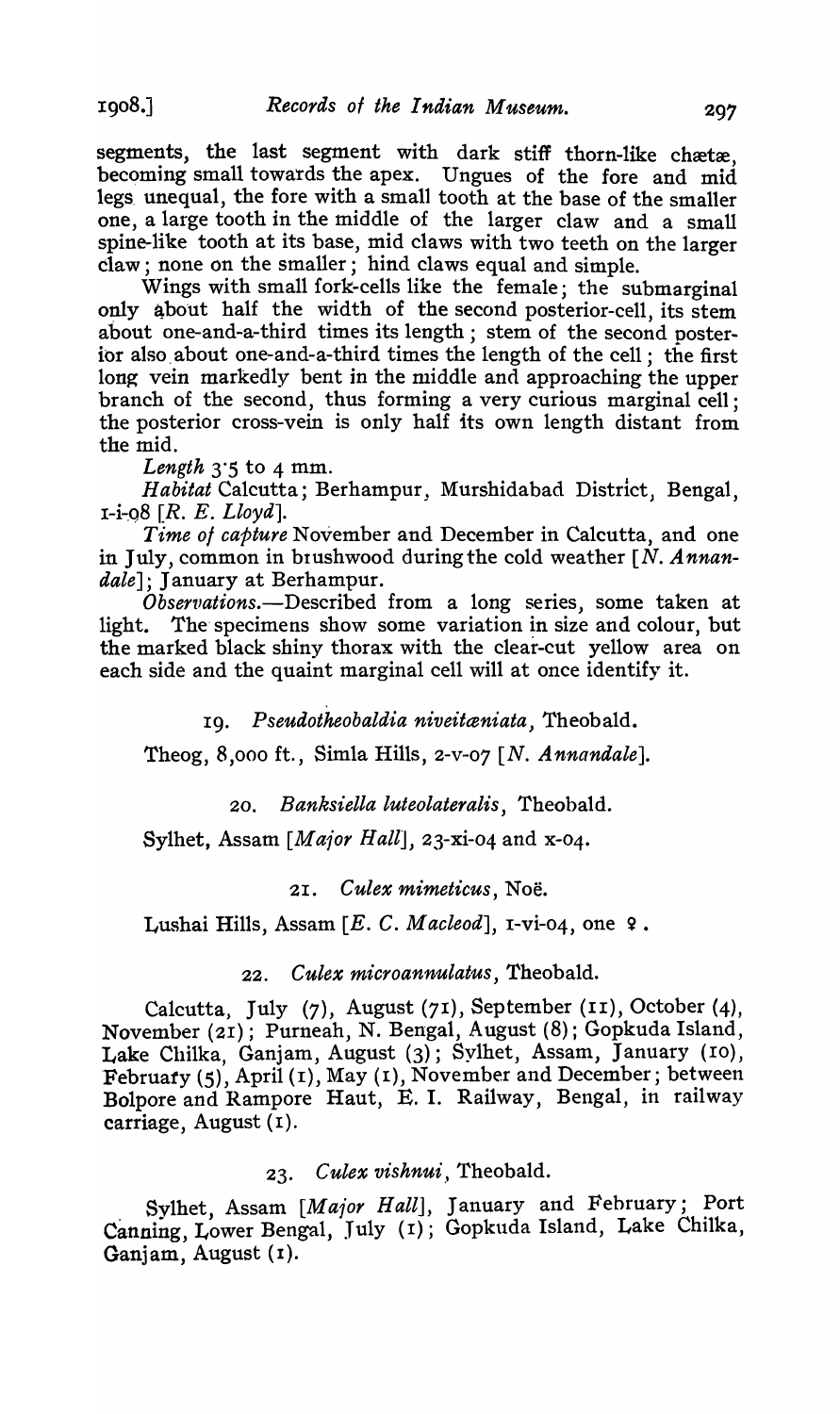### 24. Culex sitiens, Wiedemann.

Calcutta, August, September.

# *25. Culex gelidus,* Theobald.

Calcutta, August (27), September (7), October (8), November (13), December {4), not uncommon in houses and at light, and in the open on shrubs *[N. Annandale];* Purneah, N. Bengal~ August (3); Katihar, Purneah, N. Bengal, October (1); Sylhet, Assam *[Major Hall]*, May (I); between Bolpore and Rampore Haut, E. I. Railway, Bengal, in railway carriage, August  $[C. A. Paiva].$ 

# 26. *Culex' tigripes,* Grandpre.

Calcutta, July  $(5)$ , August  $(8)$ , September  $(2)$ , October  $(6)$ , November  $(2)$ ; Damukdia Ghat, E. Bengal, July (3); Manipur [C. A. Gourlay], in bungalow, August; Sylhet, Assam [Major Hall], February Ig04 (1), April 1904 (1), May Ig04 (r), December 1904 (2); Port Canning, Lower Bengal, December Ig07 (2).

## *27. Culex fatigans,* Wiedemann.

Calcutta, August (3), October (13), November (2), December (5), common in houses, only ,bites in the evening and at night [N. Annandale]; Lucknow, November (38); Gopkuda Island, Lake Chilka, Ganjam, August (2); Berhampur, Murshidabad, District, Bengal *[Major R. Milne]*, December (9) ; Anaithpur, Bijnor District, United Provinces, November; Siliguri, N. Bengal, July (1); Purneah, N. Bengal, August (2); Meenglas Dooars, Jalpaiguri, June *[C. Wallich];* Sylhet, Assam *[Maior Hall],* January (4), February (8), April (9), May (14), June (22), August (1), November (3), December (2); Manipur [C. A. Gourlay], grass compound, August (19); Lushai Hills, Assam, June, July and August (3); Bhogaon, Purneah, N. Bengal, October (I).

## \*28. C *l/'lex minor,* sp. nov.

Head brown, slightly darker at the sides and paler around the eyes; proboscis and palpi brown.

Thorax bright brown; pleuræ ochreous with two brown patches.

Legs deep brown, unbanded, bases pallid.

Abdomen deep brown, with pale lateral basal spots and pale venter.

<sup>~</sup>Head deep brown, with pale narrow-curved scales, pale lateral flat scales and blackish upright forked scales, except in front between the eyes where they are golden brown, chætæ black, except between the eyes where they are golden; proboscis, palpi, antennæ and clypeus brown.

Thorax dark brown, clothed with very slender narrow-curved bright brown scales, paler just in front of the head and at the sides,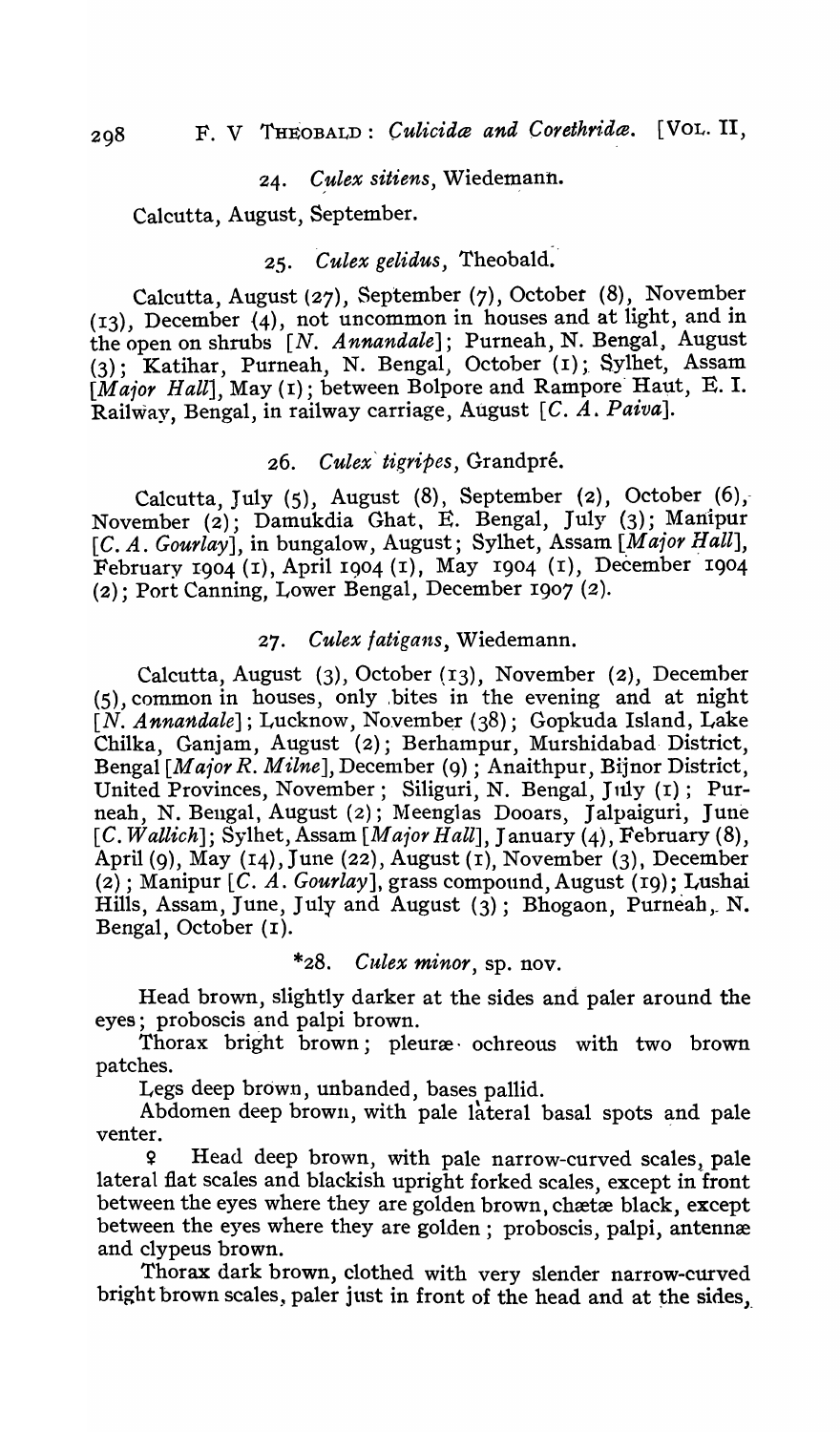larger chætæ deep brown, but the smaller ones in front of the wings, and some over the head pale golden; scutellum pale brown with small narrow-curved pale golden scales similar in colour to those at the mesonotum near it; pleuræ pale ochreous with some pale flat scales and two dark patches; metanotum bright chestnut-·brown.

Abdomen deep brown, clothed with deep brown scales and with dull white lateral basal patches, but extending partly along the whole length of the segments; border-bristles pale, venter mostly grey scaled.

Legs brown, unbanded, coxæ pallid, base and venter of femora pale; ungues small, equal and simple.

Wings with rather long fork-cells, the first submarginal much longer and a little narrower than the second posterior cell, its base nearer the base of the wing, its stem less than one-third the length of the cell; stem of the second posterior about two-thirds the length of the cell; mid cross-vein nearer the apex of the wing than the supernumerary, the posterior cross-vein nearly twice its own -. length distant from the mid.

*Length*  $3$  to  $3.5$  mm.

d' Palpi thin,' brown, the last two segments about equal, with short black bristles, scarcely to be called a hair-tuft. Fore ungues unequal, uniserrate; mid nearly equal, uniserrate; hind small; equal and simple.

Wings with the first submarginal cell a little longer and narrower than the second posterior cell, its base a little nearer the base of the wing. Claspers of male genitalia rather broad, lateral process of basal lobe with three large broad spines and three smaller ones.

*Length*  $3$  to  $3.5$  mm.

*Habitat* Sylhet, Assam *[Maior Hall];* Lushai Hills, Assam [E. C. *Macleod];* Calcutta [N. *Annandale];* Lungleh, Lushai Hills, Assam.

*Time of capture* Calcutta in December; Lushai Hills, June, July.

*. Observations.-Described* from two 9 9 and three *d' d'* A small obscure species easily told hy its unhanded abdomen. It can only be confused with *Culex fuscocephala,* Theob., described from Ceylon, but the latter has a dark fuscous head, and there are no basal lateral pale spots.

29. T *ceniorhynchus ager,* Giles.

Sylhet, Assam *[Maior Hall],* January (5), February (2), April  $(I)$ , May  $(I)$ ; some specimens large, up to 6 mm.

# *30. T ceniorhynchus tenax,* tfheobald.

Sylhet, Assam *[Major Hall],* March (I), April (1), May (2), June (I) ; Manipur *[C. A. Gourlay],* August.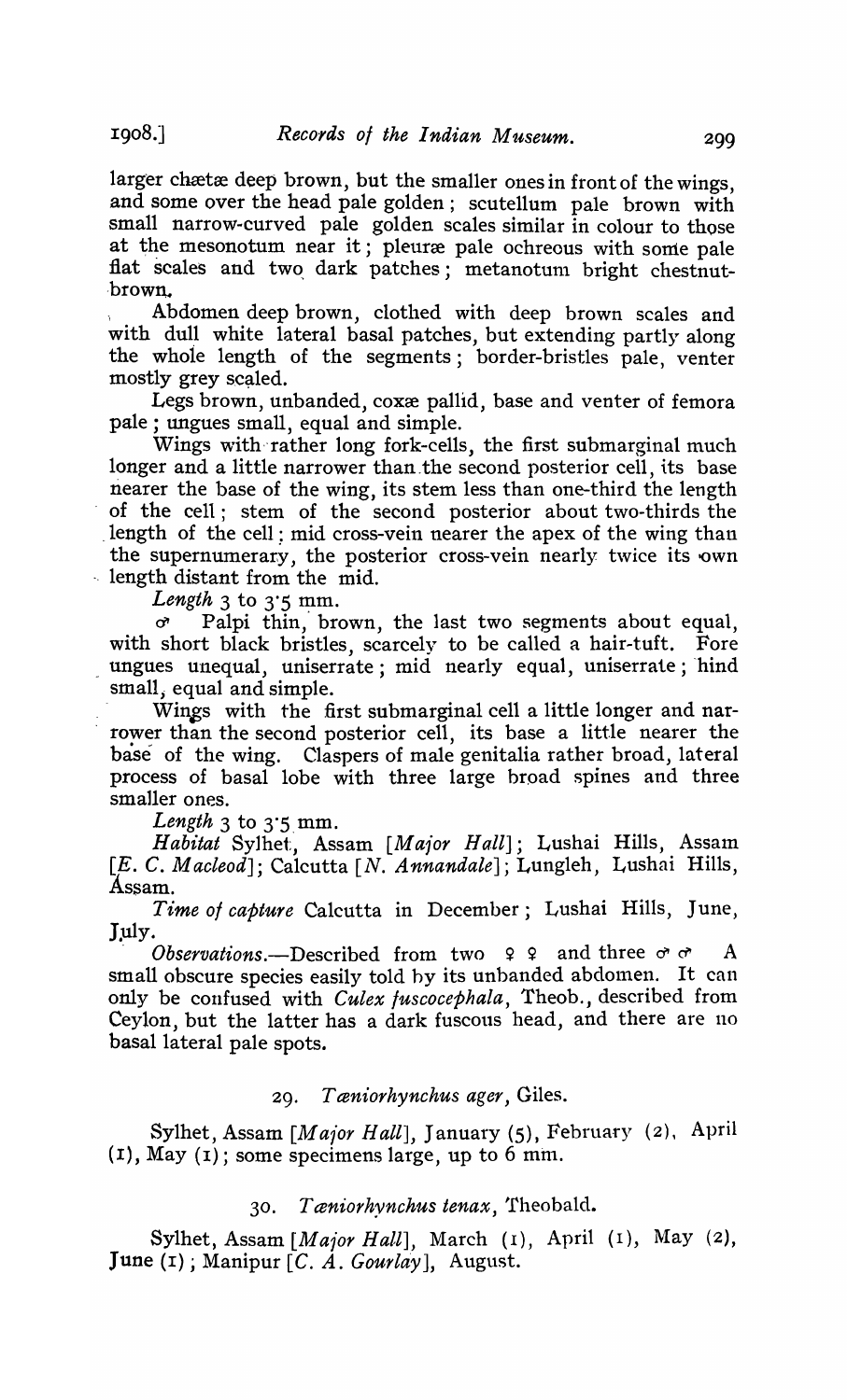# \*3I. *Chrysoconops pygmaus·,* sp. nov.

Head and thorax golden yellow, proboscis and palpi ochreous, with dusky scales especially at the tip of the proboscis.

Abdomen violet-brown with some basal creamy bands and yellow-scaled apex.

Legs unbanded. ochreous brown.

Wing-scales brownish, fork-cells rather small.

Head yellowish brown clothed with creamy yellow narrow-curved scales, dense golden yellow upright forked scales and golden chætæ. Eyes black and silvery. Palpi rather long, ochreous with rather transparent dusky scales and black chætæ; proboscis ochreous, clothed with metallic violet-brown scales·; antennæ brown with pale bands at the verticels and testaceous basal segments.

Thorax bright reddish brown, shiny, clothed with golden yellow curved scales and golden yellow chætæ; scutellum similarly adorned, with two large golden posterior border-bristles on each side of the mid lobe and two very small ones between; metanotum golden yellow; pleuræ yellow and brown with two patches of silvery white fiat scales.

Abdomen clothed with brown and metallic violet scales, the fourth segment with a basal yellow-scaled band, the next with a more -prominent one and the apical segments with many yellow scales, hairs golden.

Legs ochreous, clothed with brown scales which darken towards the end, base and venter of femora with ochreous scales, in some lights the leg-scales show violet reflections; chætæ brown; ungues dark, equal and simple.

Wings with brownish scales; fork-cells rather short, the first submarginal a little longer and narrower than the second posterior, its base a little nearer the apex of the wing than that of the latter, its stem nearly two-thirds the length of the cell, stem of the second posterior a little more than half the length of the cell; posterior cross-vein not quite its own length distant from, the mid. Halteres pale yellow.

*Length* 4 mm.

*Habitat* Sylhet, Assam *[Maior Hall].* 

*Observations.*—Described from a single perfect ? It comes very near *Chrysoconops brevicellulus,* but can be told by the completely golden thorax, smaller size and different venation.

# *32. Chrysoconops brevicellulus,* Theobald .

. Calcutta, August (1); Sylhet, Assam; Sangar, Manipur Hut, February (1), May (I), June (1), at night ; Manipur *[C. A. Gourlay],*  August, on wall of bungalow.

# 33. *Mansonia unilormis,* 'theobald.

Sylhet, Assam *[Maior Hall],* January (2), February (3), March (r), May (8), June (3), July (r), December (4); Manipur [C. A.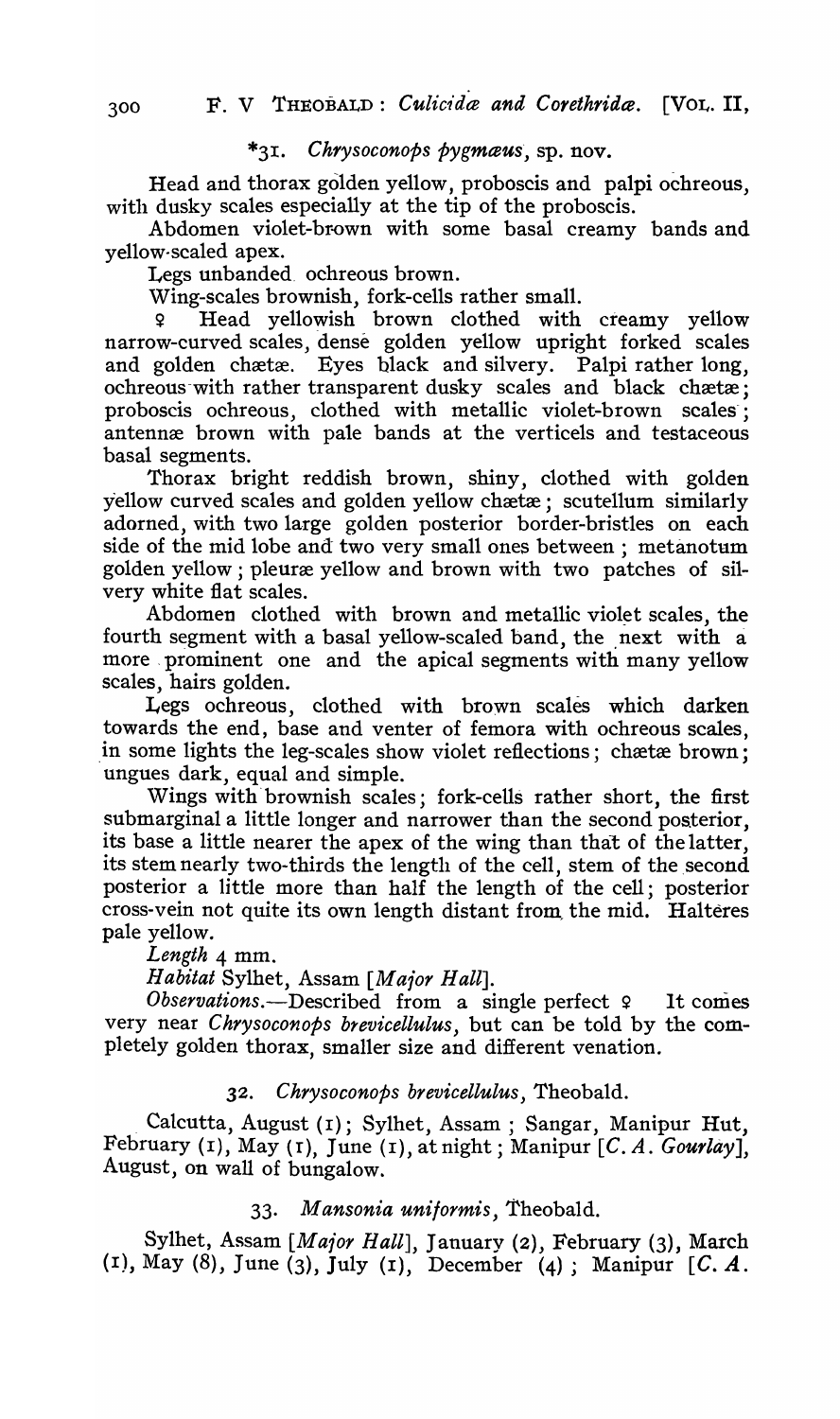*Gourlay*], June and September, in a stable and bungalow; Gopkuda Island, Lake Chilka, Ganjam, August, 7-15 P.M. (2) ; Bhogaon, Purneah District, N. Bengal [C. A. Paiva], October (24); Calcutta, November (17), some at light; Katihar, Purneah District, N. Bengal [C. A. *Paiva*], October (17).

# *34. M ansonioides annulilera,* Theobald.

Calcutta, August and December  $(2)$ : Port Canning, L. Bengal, December [N. *Annandale*]; Manipur [C. A. *Gourlay*]; Katihar, . Purneah District, N. Bengal [C. 4. *Paiva],* October; Sylhet, Assam *[Major Hall];* May (4), June (3).

N.B.-This species comes in the genus *Mansonioides,* Theob., not *Mansonia.* 

# *\*35. Mimomyia minuta,* sp. nov.

Head dull ochreous brown, proboscis long and thin, unbanded. Thorax dark shiny brown, pale ochreous at the sides.

Abdomen deep brown with basal creamy yellow bands and pale basal lateral spots.

Legs brown with narrow pale bands involving both sides of the joints.

*ci'* Head small, triangular in outline, clothed with small flat dull ochreous scales behind and dull brown darker ones in front, some large black upright forked scales behind; antennælong, brown, basal segment shiny reddish brown with a long bristle, second. segment long, longer than the next three, pale at its base, hairs moderate, (not plumose); proboscis deep brown, long and thin, swollen apically, nearly as long as the whole body; clypeus small, triangular, dark brown ; palpi very short, thick and conical. Thorax deep shiny brown, with brown chætæ (denuded), some narrow-curved bronzy brown scales showing; scutellum black with narrow-curved bronzy brown scales with deep brown borderbristles, four to the mid lobe; metanotum deep brown, paler in the middle; pleuræ pale ochreous.with an irregular dark central patch.

Abdomen deep brown, the segments with basal creamy bands which are contracted in the middle and which spread out laterally to form basal lateral spots, posterior border-bristles pale golden; venter banded with dull white, black and ochreous scales, the latter apical, the black colour median.

Legs brown, base and venter of femora yellowish, knee-spots dull white, the joints of the tibiæ and tarsi with narrow yellow bands involving both sides of the joints.

Wings with a single row of small spatulate median vein-scales, and some large narrowly pyriform lateral vein-scales; costa spinose, 'fork-cells of nearly equal length, the first submarginal a little narrower than the second posterior, its stem nearly as long as the cell, stem of the second posterior cell about two-thirds the length of the cell, the base of the second" fork-cell nearer the base of the